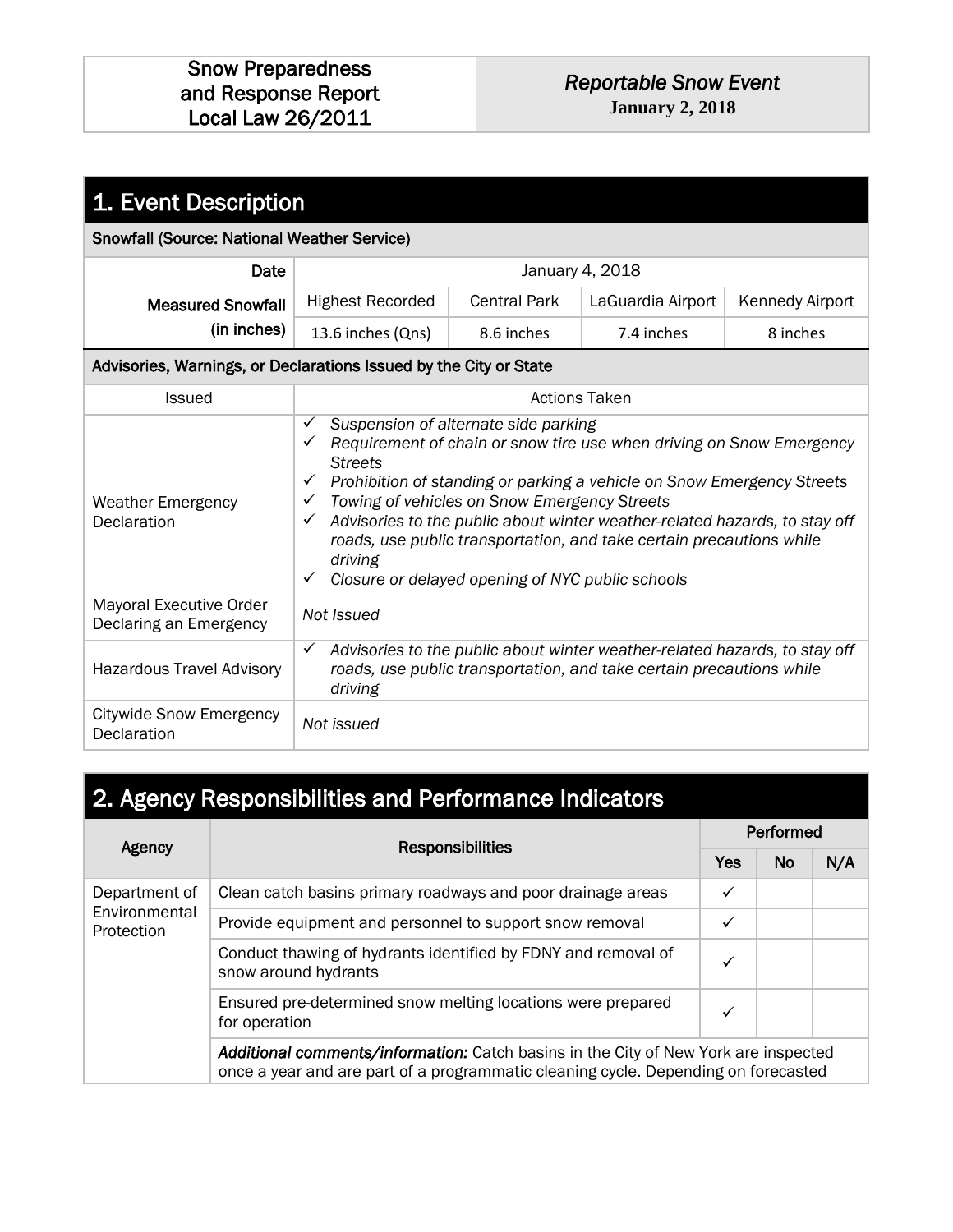2. Agency Responsibilities and Performance Indicators Agency **Responsibilities** Performed Yes  $\vert$  No  $\vert$  N/A weather and snowmelt rate, NYCEM/DEP may activate its Flash Flood Emergency Plan, which will trigger pre-inspection of catch basins in chronic flooding locations. Department of **Education** Delay school opening and some and some and some and some and some and some and some and some and some and some  $\Box$ Close schools  $\Box$ Conduct snow removal operations at school facilities  $\vert \times$ *Additional comments/information:* Schools Closed January 4, 2018 and reopened on January 4, 2018. Department of Transportation Suspend alternate side parking and annual state of the state of the state of the state of the state of the state of the state of the state of the state of the state of the state of the state of the state of the state of t Mechanical sweeping on highways  $\begin{array}{c} \downarrow \sim \end{array}$ Clear East River bridge crossings Monitor condition of highways/bridges at Traffic Management Center Provide equipment and personnel for snow removal  $\checkmark$ *Additional comments/information:*  Department of Parks and **Recreation** Conduct snow removal at City parks in the state of the state of the state of the state of the state of the state of the state of the state of the state of the state of the state of the state of the state of the state of t Provide equipment and personnel for snow removal  $\checkmark$ Cancel or reschedule outdoor special events *Additional comments/information:*  No reported closures of recreation centers, Tow Truck Task Force not activated. Approximately 44 plows committed to DSNY operations. Downed Trees Task Force not activated. Department of **Sanitation** Conduct roadway snow plowing and spreading operations  $\vert \times$ Implement alternate schedule for trash pickup  $\sqrt{ }$ *Additional comments/information:*  NYC Emergency Management Provide interagency coordination and the state of the state of the state of the state of the state of the state of the state of the state of the state of the state of the state of the state of the state of the state of the Activate and operate NYC Emergency Operations Center Provide public messaging through NotifyNYC, NYCEM's website, and the NYC Severe Weather website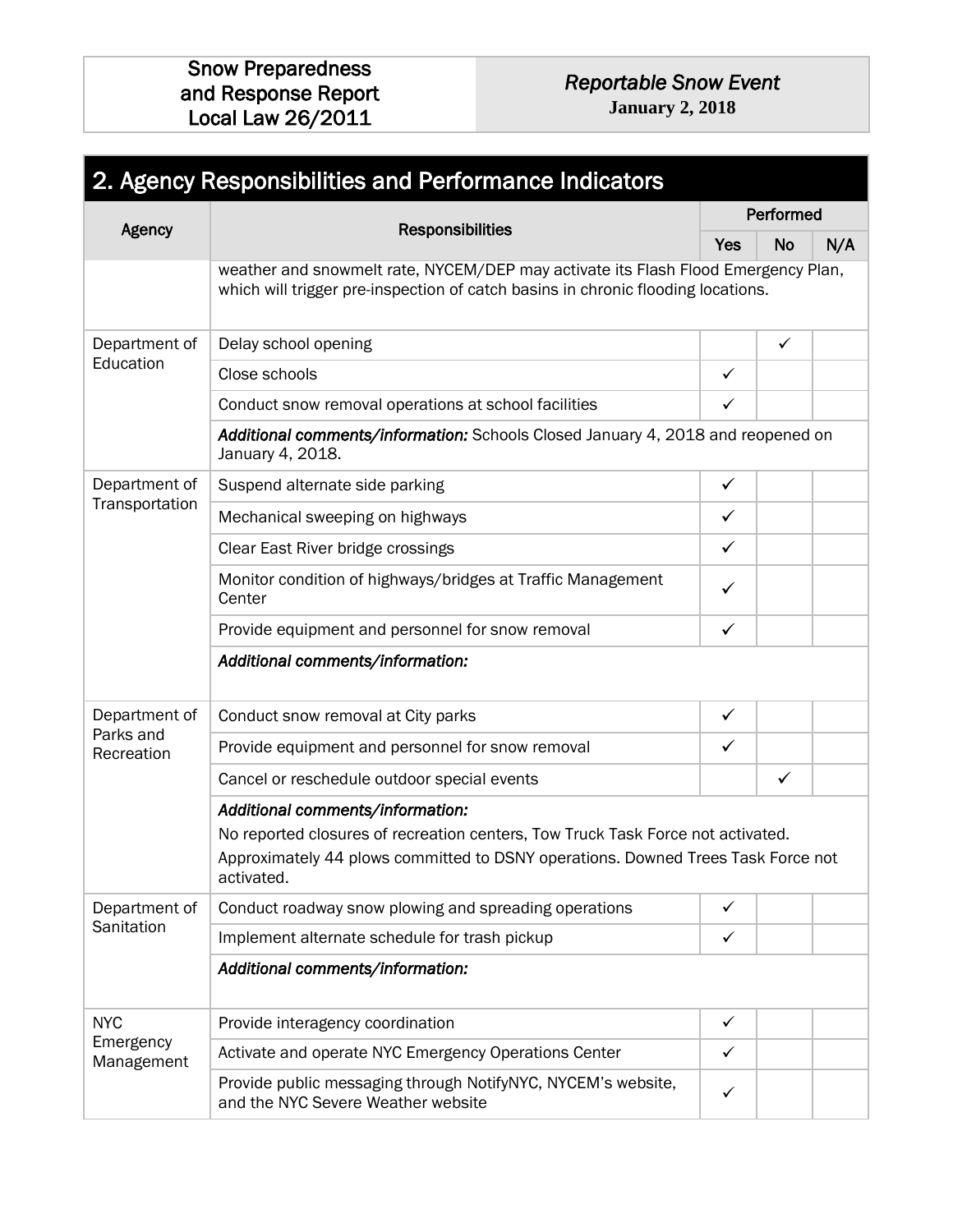# *Reportable Snow Event*

**January 2, 2018**

|                                       | 2. Agency Responsibilities and Performance Indicators                                                                                                                                                          |              |              |     |
|---------------------------------------|----------------------------------------------------------------------------------------------------------------------------------------------------------------------------------------------------------------|--------------|--------------|-----|
|                                       |                                                                                                                                                                                                                |              | Performed    |     |
| Agency                                | <b>Responsibilities</b>                                                                                                                                                                                        |              | <b>No</b>    | N/A |
|                                       | Provide logistics support (e.g. assist in mutual aid and resource<br>request processes)                                                                                                                        |              | ✓            |     |
|                                       | Additional comments/information:                                                                                                                                                                               |              |              |     |
| <b>NYC Fire</b>                       | Conduct hydrant thawing and/or shoveling operations                                                                                                                                                            | ✓            |              |     |
| Department                            | Monitor EMS runs and services                                                                                                                                                                                  | $\checkmark$ |              |     |
|                                       | Additional comments/information:                                                                                                                                                                               |              |              |     |
| New York City<br>Housing<br>Authority | Conduct snow removal operations at NYCHA Housing<br>Developments. Snow removed from hydrants, fuel oil lines, utility<br>manholes, building entrances, sidewalks, garage roofs, and wood<br>framed structures. | ✓            |              |     |
|                                       | Deployed Salt & Sanding Operations                                                                                                                                                                             | ✓            |              |     |
|                                       | Hired temporary staff, contractors or rented equipment to assist<br>with snow removal                                                                                                                          | ✓            |              |     |
|                                       | <b>Addressed Major Service Disruptions</b>                                                                                                                                                                     | $\checkmark$ |              |     |
|                                       | Cancel community services/events                                                                                                                                                                               |              | $\checkmark$ |     |
|                                       | Additional comments/information:                                                                                                                                                                               |              |              |     |
| <b>NYC Police</b>                     | Monitor winter weather-related 911 calls                                                                                                                                                                       | $\checkmark$ |              |     |
| Department                            | Assist in removal of abandoned vehicles from major roadways                                                                                                                                                    | ✓            |              |     |
|                                       | Additional comments/information:                                                                                                                                                                               |              |              |     |
| Office of the                         | Monitor any reported winter weather-related deaths                                                                                                                                                             | ✓            |              |     |
| <b>Chief Medical</b><br>Examiner      | Additional comments/information: n/a                                                                                                                                                                           |              |              |     |
| Metropolitan                          | Clear entrances to bridges and tunnels                                                                                                                                                                         |              |              |     |
| Transportation<br>Authority           | Remove abandoned buses from roadways                                                                                                                                                                           |              |              |     |
|                                       | Monitor and remove snow from subway and commuter rail stairs<br>and platforms                                                                                                                                  |              |              |     |
|                                       | Additional comments/information:                                                                                                                                                                               |              |              |     |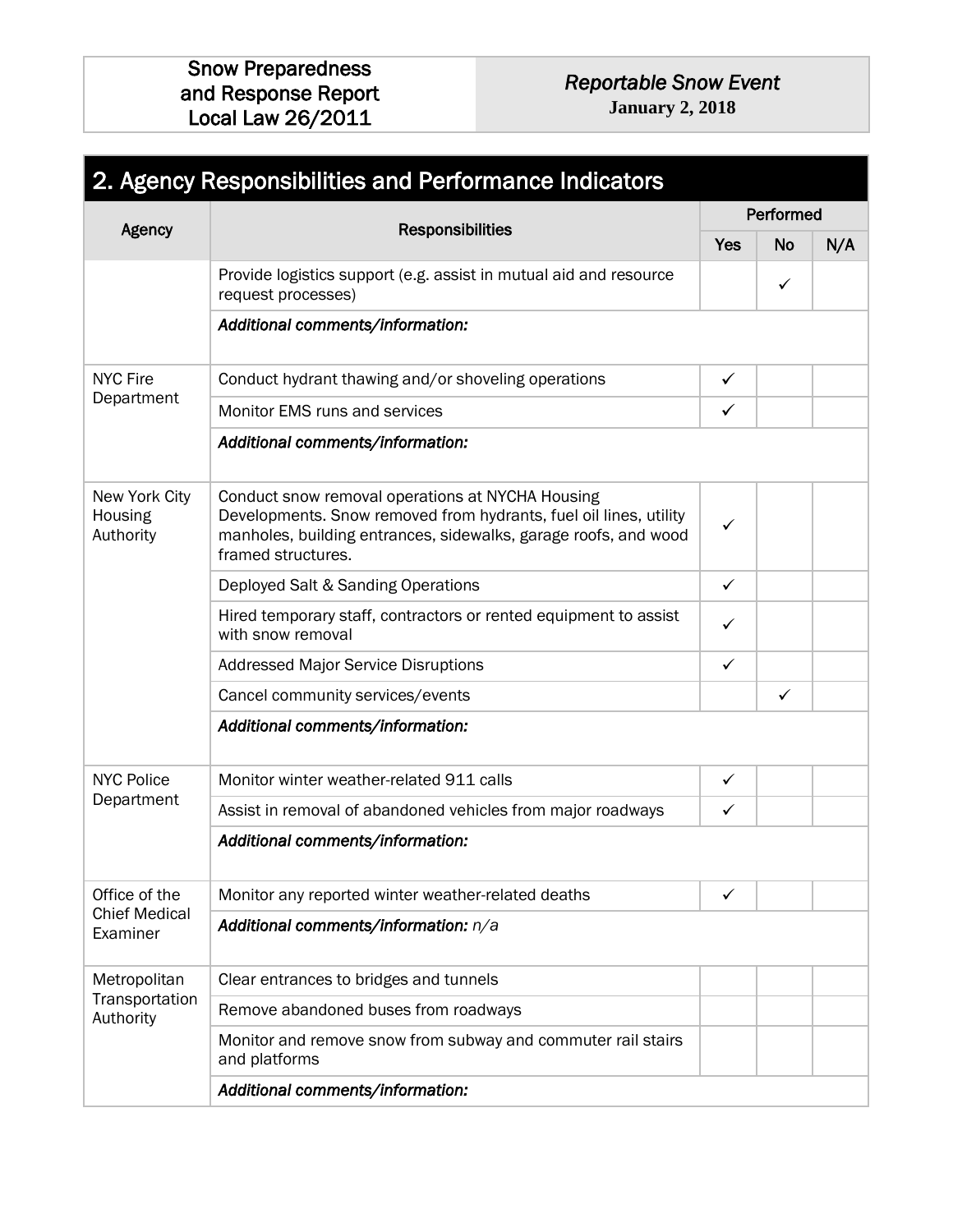#### *Reportable Snow Event*  **January 2, 2018**

| 2. Agency Responsibilities and Performance Indicators |                                                              |   |           |     |  |  |  |
|-------------------------------------------------------|--------------------------------------------------------------|---|-----------|-----|--|--|--|
| Agency                                                | <b>Responsibilities</b>                                      |   | Performed |     |  |  |  |
|                                                       |                                                              |   | <b>No</b> | N/A |  |  |  |
|                                                       | **Metrics not provided**                                     |   |           |     |  |  |  |
| New York                                              | Provide logistics support                                    |   |           |     |  |  |  |
| State Office of<br>Emergency                          | Issue supporting emergency declarations                      |   |           |     |  |  |  |
| Management                                            | Additional comments/information:<br>**Metrics not provided** |   |           |     |  |  |  |
| Port Authority                                        | Clear entrances to bridges and tunnels                       | ✓ |           |     |  |  |  |
| of New York &<br>New Jersey                           | Conduct snow removal operations at airports                  | ✓ |           |     |  |  |  |
|                                                       | Additional comments/information:                             |   |           |     |  |  |  |

### 3. Recommendations for Improvement

Recommendations for improvement (e.g., revisions to relevant plans and protocols)

| Agency       | Recommendation                                                                                                                                                  |
|--------------|-----------------------------------------------------------------------------------------------------------------------------------------------------------------|
| <b>NYCHA</b> | Immediate or as early as possible notifications to Agencies on which snow events, as<br>NYCEM will be collecting snow reports to comply with Local Law 26/2011. |

### 4. City-Owned Equipment Inventory

City-owned equipment used during this snow event

|   | <b>Equipment Type</b>                                                                 | <b>Number</b>                    | <b>Deploying Agency</b>                |
|---|---------------------------------------------------------------------------------------|----------------------------------|----------------------------------------|
| ⊽ | Dump trucks<br>(with Plow and Salt Spreader; not<br>included in plow or salt spreader | 1/4/18:2<br>1/5/18:1<br>1/6/18:7 | <b>DPR</b><br><b>DPR</b><br><b>DPR</b> |
|   | exclusive counts)                                                                     | 15                               | <b>NYCHA</b>                           |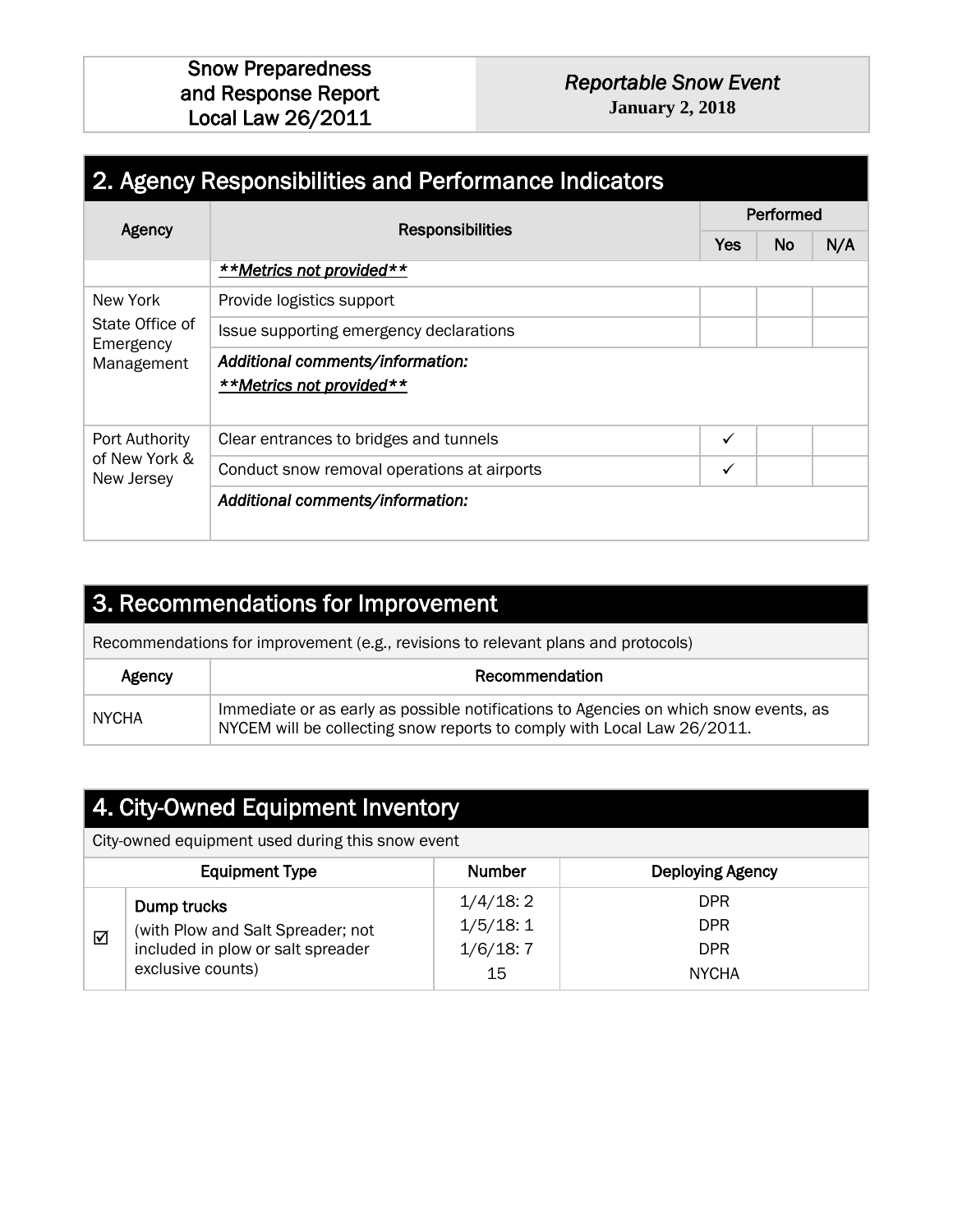#### *Reportable Snow Event*  **January 2, 2018**

| ☑ | <b>Plows</b><br>(Exclusively Plows: Includes dump<br>trucks, utility vehicles, beach wagons,<br>and pick-ups; not included in vehicle<br>specific counts) | $1/4/18$ : 135<br>1/5/18:117<br>$1/6/18$ : 116<br>$\overline{2}$<br>1,678<br>4<br>111<br>130 | <b>DPR</b><br><b>DPR</b><br><b>DPR</b><br><b>OCME</b><br><b>DSNY</b><br><b>DOE</b><br><b>DOT</b><br><b>NYCHA</b> |
|---|-----------------------------------------------------------------------------------------------------------------------------------------------------------|----------------------------------------------------------------------------------------------|------------------------------------------------------------------------------------------------------------------|
| ☑ | Salt<br>(Pick-Ups with Salt; not included in pick<br>up count)                                                                                            | $1/4/18$ : 123<br>1/5/18:119<br>1/6/18:117<br>200x40 lbs<br>111,398 tons<br>364 tons         | <b>DPR</b><br><b>DPR</b><br><b>DPR</b><br><b>OCME</b><br><b>DSNY</b><br><b>NYCHA</b>                             |
| ☑ | Sand                                                                                                                                                      | 279 tons                                                                                     | <b>NYCHA</b>                                                                                                     |
| ☑ | Salt spreaders<br>(Exclusively Spreaders: Includes Pick-<br>Ups and Dump Trucks; not included in<br>vehicle specific counts)                              | 1/4/18:11<br>1/5/18:16<br>1/6/18:8<br>5<br>693<br>54                                         | <b>DPR</b><br><b>DPR</b><br><b>DPR</b><br><b>OCME</b><br><b>DSNY</b><br><b>NYCHA</b>                             |
| ☑ | <b>Walk Behind - Salt Spreaders</b>                                                                                                                       | 587                                                                                          | <b>NYCHA</b>                                                                                                     |
| ☑ | <b>Snow melters</b>                                                                                                                                       | 11                                                                                           | <b>DSNY</b>                                                                                                      |
| ☑ | Tow trucks (wreckers)                                                                                                                                     | 43                                                                                           | <b>DSNY</b>                                                                                                      |
| ☑ | <b>Front-end loaders</b>                                                                                                                                  | 1/4/18:17<br>1/5/18:15<br>1/6/18:12<br>$\overline{2}$<br>197<br>8<br>26                      | <b>DPR</b><br><b>DPR</b><br><b>DPR</b><br><b>OCME</b><br><b>DSNY</b><br><b>DOT</b><br><b>NYCHA</b>               |
| ☑ | <b>Snow Blowers</b>                                                                                                                                       | 5<br>8                                                                                       | <b>OCME</b><br><b>NYCHA</b>                                                                                      |
| ☑ | Walk behind snow blowers                                                                                                                                  | 375                                                                                          | <b>NYCHA</b>                                                                                                     |
| ☑ | JD Tractor w/ Plow                                                                                                                                        | $\overline{2}$                                                                               | <b>OCME</b>                                                                                                      |
| ☑ | <b>Shovels</b>                                                                                                                                            | 16                                                                                           | <b>OCME</b>                                                                                                      |
| ☑ | <b>Application Trucks</b>                                                                                                                                 | 8                                                                                            | <b>DOT</b>                                                                                                       |
| ☑ | <b>Small Equipment</b>                                                                                                                                    | 188                                                                                          | <b>DOT</b>                                                                                                       |
| ☑ | Bobcat/skid steer                                                                                                                                         | 141                                                                                          | <b>NYCHA</b>                                                                                                     |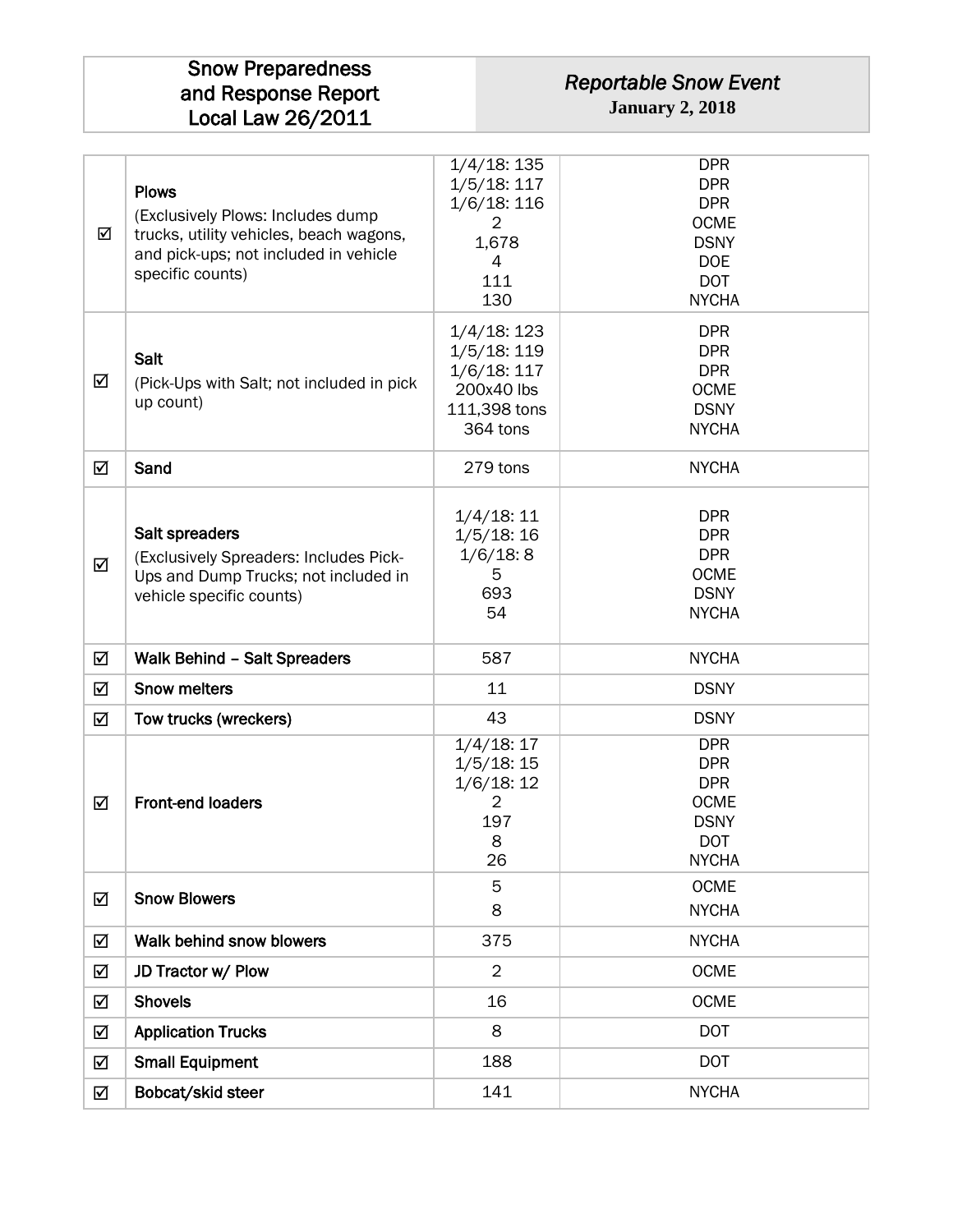*Reportable Snow Event*  **January 2, 2018**

| ☑                    | Tractors              | 125       | <b>NYCHA</b> |
|----------------------|-----------------------|-----------|--------------|
| $\blacktriangledown$ | Gators                | 47        | <b>NYCHA</b> |
|                      |                       | 1/4/18:30 | <b>DPR</b>   |
| ☑                    | <b>Pick Up Trucks</b> | 1/5/18:25 | <b>DPR</b>   |
|                      |                       | 1/6/18:21 | <b>DPR</b>   |

### 5. Hired Equipment Inventory

Hired equipment used during this snow event. If available, attach APT reports.

|   | <b>Equipment Type</b> | Number | <b>Deploying</b><br>Agency | Deployment Strategy (i.e. contracts,<br>agreements, etc.) |
|---|-----------------------|--------|----------------------------|-----------------------------------------------------------|
| ☑ | FEL                   | 42     | <b>DSNY</b>                | <b>Requirements Contract</b>                              |
| ☑ | <b>Dump Trucks</b>    | 87     | <b>DSNY</b>                | <b>Requirements Contract</b>                              |
| ☑ | <b>Skid Steers</b>    | 53     | <b>DSNY</b>                | <b>Requirements Contract</b>                              |
| ☑ | <b>Tow Trucks</b>     | 21     | <b>DSNY</b>                | <b>Requirements Contract</b>                              |
| ✓ | <b>Plows</b>          | 4      | DOE.                       | Contract                                                  |

### 6. Personnel Inventory

Non-City personnel deployed during this snow event

| <b>Description</b>          | <b>Number</b> | <b>Deploying</b><br>Agency | Deployment strategy (i.e. contracts,<br>agreements, etc.) |
|-----------------------------|---------------|----------------------------|-----------------------------------------------------------|
| <b>FEL Operators</b>        | 42            | <b>DSNY</b>                | <b>Requirements Contract</b>                              |
| <b>Dump Truck Operators</b> | 87            | <b>DSNY</b>                | <b>Requirements Contract</b>                              |
| <b>Skid Steer Operators</b> | 53            | <b>DSNY</b>                | <b>Requirements Contract</b>                              |
| <b>Tow Truck Operators</b>  | 21            | <b>DSNY</b>                | <b>Requirements Contract</b>                              |
| <b>Snow Laborers</b>        | 1,005         | <b>DSNY</b>                | Employed throughout the Storm                             |
| <b>Snow Laborers</b>        | 27            | <b>NYCHA</b>               | <b>Temporary Hires</b>                                    |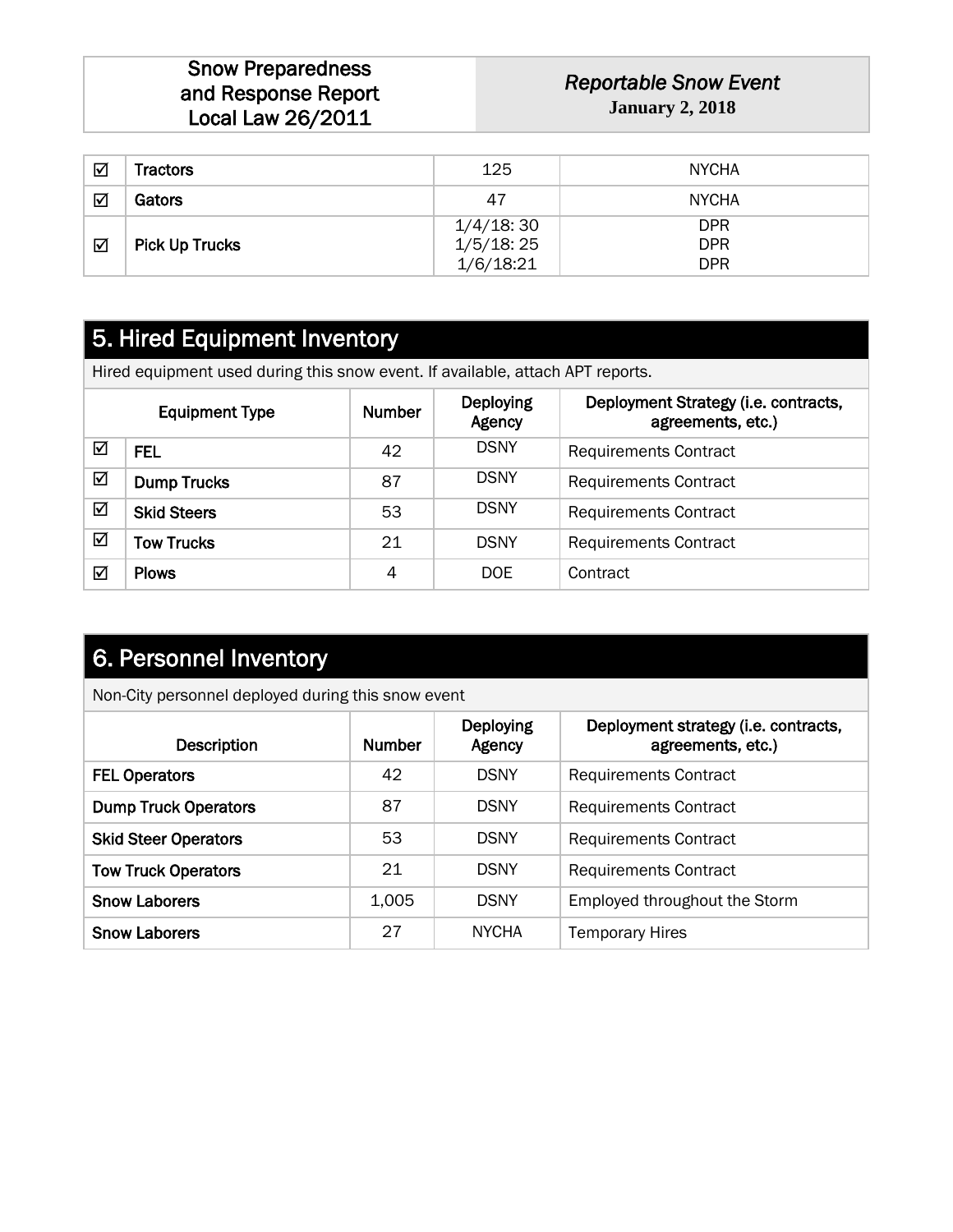| 1. Event Description                                              |                                                                                                                                                                               |                      |                   |                 |
|-------------------------------------------------------------------|-------------------------------------------------------------------------------------------------------------------------------------------------------------------------------|----------------------|-------------------|-----------------|
| <b>Snowfall (Source: National Weather Service)</b>                |                                                                                                                                                                               |                      |                   |                 |
| Date                                                              |                                                                                                                                                                               |                      | 2/16/2018         |                 |
| <b>Measured Snowfall</b>                                          | <b>Highest Recorded</b>                                                                                                                                                       | <b>Central Park</b>  | LaGuardia Airport | Kennedy Airport |
| (in inches)                                                       | 6.4 inches (in the<br>Bronx)                                                                                                                                                  | 4.4 inches           | 4.3 inches        | 2.3 inches      |
| Advisories, Warnings, or Declarations Issued by the City or State |                                                                                                                                                                               |                      |                   |                 |
| <b>Issued</b>                                                     |                                                                                                                                                                               | <b>Actions Taken</b> |                   |                 |
| <b>Weather Emergency</b><br><b>Declaration</b>                    | Not Issued                                                                                                                                                                    |                      |                   |                 |
| <b>Mayoral Executive Order</b><br>Declaring an Emergency          | Not Issued                                                                                                                                                                    |                      |                   |                 |
| <b>Hazardous Travel Advisory</b>                                  | Advisories to the public about winter weather-related hazards, to stay off<br>$\checkmark$<br>roads, use public transportation, and take certain precautions while<br>driving |                      |                   |                 |
| <b>Citywide Snow Emergency</b><br>Declaration                     | Not issued                                                                                                                                                                    |                      |                   |                 |

| 2. Agency Responsibilities and Performance Indicators |                                                                                                                                                                                                                                                                                                                                                                                                                  |            |           |     |  |  |  |
|-------------------------------------------------------|------------------------------------------------------------------------------------------------------------------------------------------------------------------------------------------------------------------------------------------------------------------------------------------------------------------------------------------------------------------------------------------------------------------|------------|-----------|-----|--|--|--|
|                                                       |                                                                                                                                                                                                                                                                                                                                                                                                                  |            | Performed |     |  |  |  |
| Agency                                                | <b>Responsibilities</b>                                                                                                                                                                                                                                                                                                                                                                                          | <b>Yes</b> | No        | N/A |  |  |  |
| Department of<br>Environmental<br>Protection          | Clean catch basins primary roadways and poor drainage areas                                                                                                                                                                                                                                                                                                                                                      | ✓          |           |     |  |  |  |
|                                                       | Provide equipment and personnel to support snow removal                                                                                                                                                                                                                                                                                                                                                          |            | ✓         |     |  |  |  |
|                                                       | Conduct thawing of hydrants identified by FDNY and removal of<br>snow around hydrants                                                                                                                                                                                                                                                                                                                            | ✓          |           |     |  |  |  |
|                                                       | Ensured pre-determined snow melting locations were prepared<br>for operation                                                                                                                                                                                                                                                                                                                                     | ✓          |           |     |  |  |  |
|                                                       | Additional comments/information: Catch basins in the City of New York are inspected<br>once a year and are part of a programmatic cleaning cycle. Depending on forecasted<br>weather and snowmelt rate, NYCEM/DEP may activate its Flash Flood Emergency Plan,<br>which will trigger pre-inspection of catch basins in chronic flooding locations. Not asked<br>to assist with plowing resources for this storm. |            |           |     |  |  |  |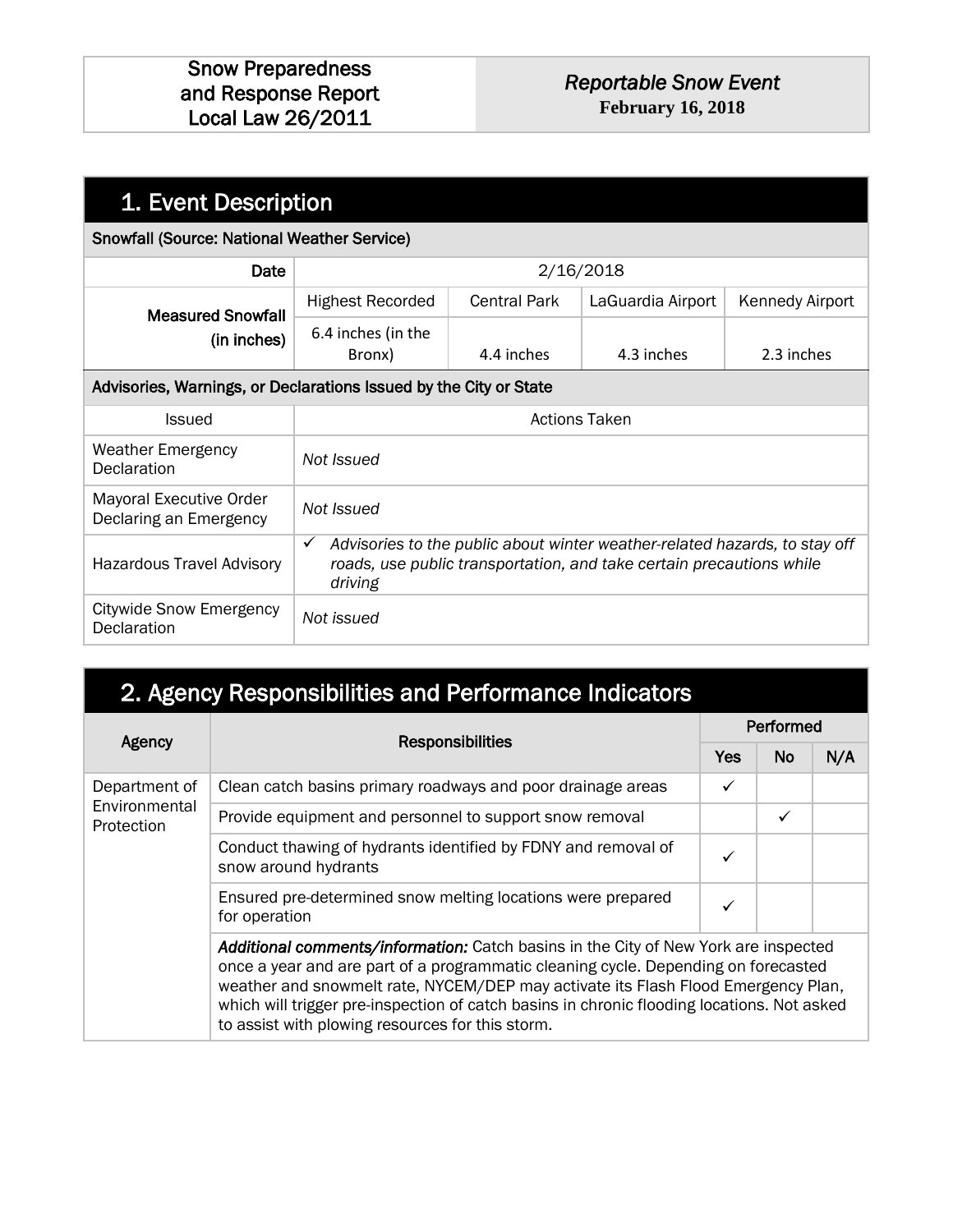#### *Reportable Snow Event*  **February 16, 2018**

| Department of<br>Education | Delay school opening                                                                                                                                                                        |              | ✓            |   |
|----------------------------|---------------------------------------------------------------------------------------------------------------------------------------------------------------------------------------------|--------------|--------------|---|
|                            | Close schools                                                                                                                                                                               |              | ✓            |   |
|                            | Conduct snow removal operations at school facilities                                                                                                                                        | $\checkmark$ |              |   |
|                            | Additional comments/information:                                                                                                                                                            |              |              |   |
| Department of              | Suspend alternate side parking                                                                                                                                                              |              |              | ✓ |
| Transportation             | Mechanical sweeping on highways                                                                                                                                                             | $\checkmark$ |              |   |
|                            | Clear East River bridge crossings                                                                                                                                                           | $\checkmark$ |              |   |
|                            | Monitor condition of highways/bridges at Traffic Management<br>Center                                                                                                                       | ✓            |              |   |
|                            | Provide equipment and personnel for snow removal                                                                                                                                            | $\checkmark$ |              |   |
|                            | Additional comments/information: Sunday parking regulations due to Asian Lunar New<br>Year                                                                                                  |              |              |   |
| Department of              | Conduct snow removal at City parks                                                                                                                                                          | ✓            |              |   |
| Parks and<br>Recreation    | Provide equipment and personnel for snow removal                                                                                                                                            | $\checkmark$ |              |   |
|                            | Cancel or reschedule outdoor special events                                                                                                                                                 |              | $\checkmark$ |   |
|                            | Additional comments/information:<br>No reported closures of recreation centers, Tow Truck Task Force not activated. No<br>vehicles assigned to DSNY. Downed Trees Task Force not activated. |              |              |   |
| Department of              | Conduct roadway snow plowing and spreading operations                                                                                                                                       | $\checkmark$ |              |   |
| Sanitation                 | Implement alternate schedule for trash pickup                                                                                                                                               |              | $\checkmark$ |   |
|                            | Additional comments/information: Sunday storm, no impact on collection schedules                                                                                                            |              |              |   |
| <b>NYC</b>                 | Provide interagency coordination                                                                                                                                                            | ✓            |              |   |
| Emergency<br>Management    | Activate and operate NYC Emergency Operations Center                                                                                                                                        | $\checkmark$ |              |   |
|                            | Provide public messaging through NotifyNYC, NYCEM's website,<br>and the NYC Severe Weather website                                                                                          | ✓            |              |   |
|                            | Provide logistics support (e.g. assist in mutual aid and resource<br>request processes)                                                                                                     |              | ✓            |   |
|                            | Additional comments/information:                                                                                                                                                            |              |              |   |
| <b>NYC Fire</b>            | Conduct hydrant thawing and/or shoveling operations                                                                                                                                         | $\checkmark$ |              |   |
| Department                 | Monitor EMS runs and services                                                                                                                                                               | ✓            |              |   |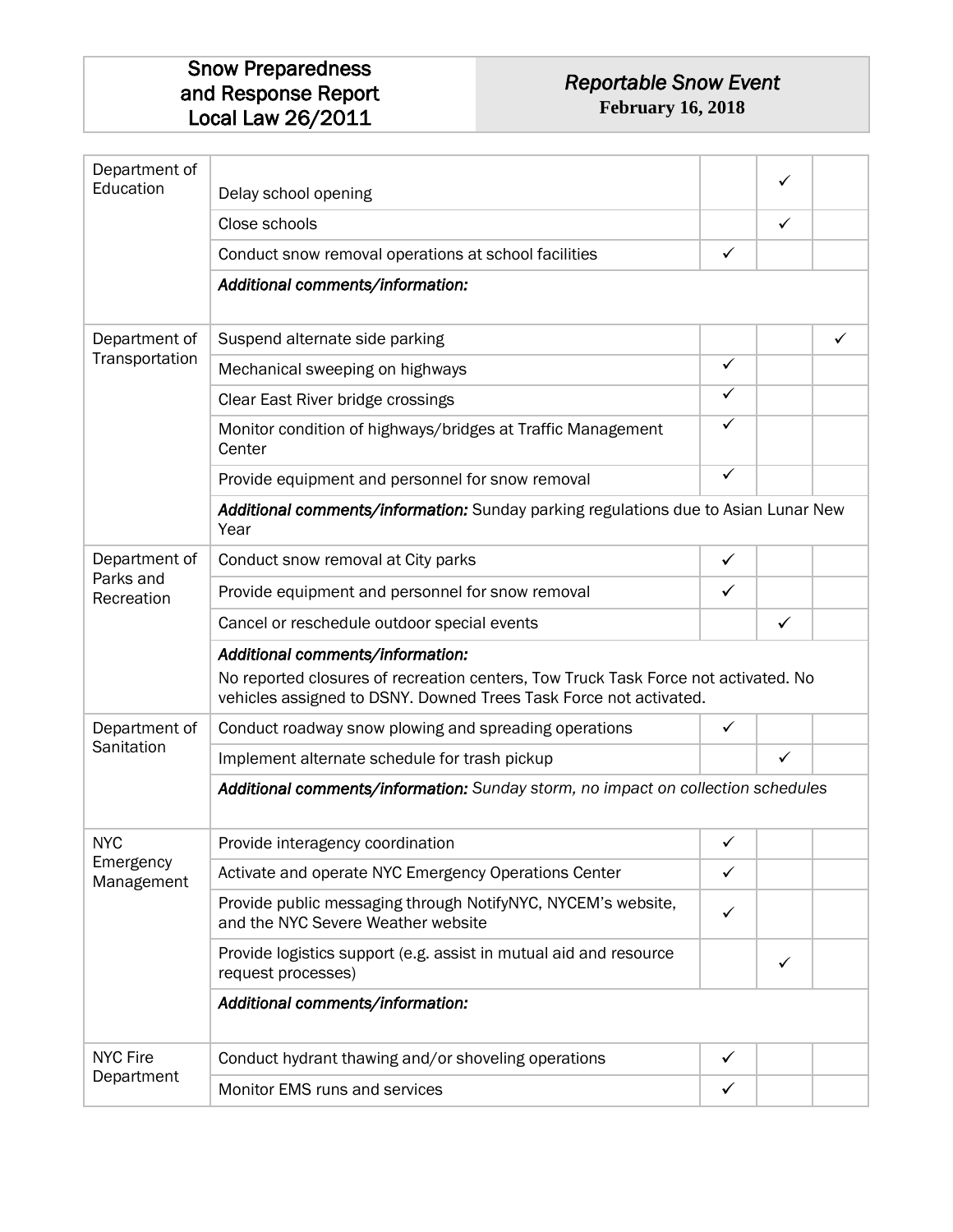|                                       | Additional comments/information:                                                                                                                                                                               |              |              |   |
|---------------------------------------|----------------------------------------------------------------------------------------------------------------------------------------------------------------------------------------------------------------|--------------|--------------|---|
| New York City<br>Housing<br>Authority | Conduct snow removal operations at NYCHA Housing<br>Developments. Snow removed from hydrants, fuel oil lines, utility<br>manholes, building entrances, sidewalks, garage roofs, and wood<br>framed structures. | ✓            |              |   |
|                                       | Deployed Salt & Sanding Operations                                                                                                                                                                             | ✓            |              |   |
|                                       | Hired temporary staff, contractors or rented equipment to assist<br>with snow removal                                                                                                                          | ✓            |              |   |
|                                       | <b>Addressed Major Service Disruptions</b>                                                                                                                                                                     |              | $\checkmark$ |   |
|                                       | Cancel community services/events                                                                                                                                                                               |              | $\checkmark$ |   |
|                                       | Additional comments/information:                                                                                                                                                                               |              |              |   |
| <b>NYC Police</b>                     | Monitor winter weather-related 911 calls                                                                                                                                                                       | $\checkmark$ |              |   |
| Department                            | Assist in removal of abandoned vehicles from major roadways                                                                                                                                                    | ✓            |              |   |
|                                       | Additional comments/information:                                                                                                                                                                               |              |              |   |
| Office of the                         | Monitor any reported winter weather-related deaths                                                                                                                                                             | ✓            |              |   |
| <b>Chief Medical</b><br>Examiner      | Additional comments/information: n/a                                                                                                                                                                           |              |              |   |
| Metropolitan                          | Clear entrances to bridges and tunnels                                                                                                                                                                         |              |              |   |
| Transportation<br>Authority           | Remove abandoned buses from roadways                                                                                                                                                                           |              |              |   |
|                                       | Monitor and remove snow from subway and commuter rail stairs<br>and platforms                                                                                                                                  |              |              |   |
|                                       | Additional comments/information:<br>**Metrics not provided**                                                                                                                                                   |              |              |   |
| New York                              | Provide logistics support                                                                                                                                                                                      |              |              |   |
| State Office of<br>Emergency          | Issue supporting emergency declarations                                                                                                                                                                        |              |              |   |
| Management                            | Additional comments/information:<br>**Metrics not provided**                                                                                                                                                   |              |              |   |
| Port Authority                        | Clear entrances to bridges and tunnels                                                                                                                                                                         |              |              | ✓ |
| of New York &<br>New Jersey           | Conduct snow removal operations at airports                                                                                                                                                                    |              |              | ✓ |
|                                       | Additional comments/information:                                                                                                                                                                               |              |              |   |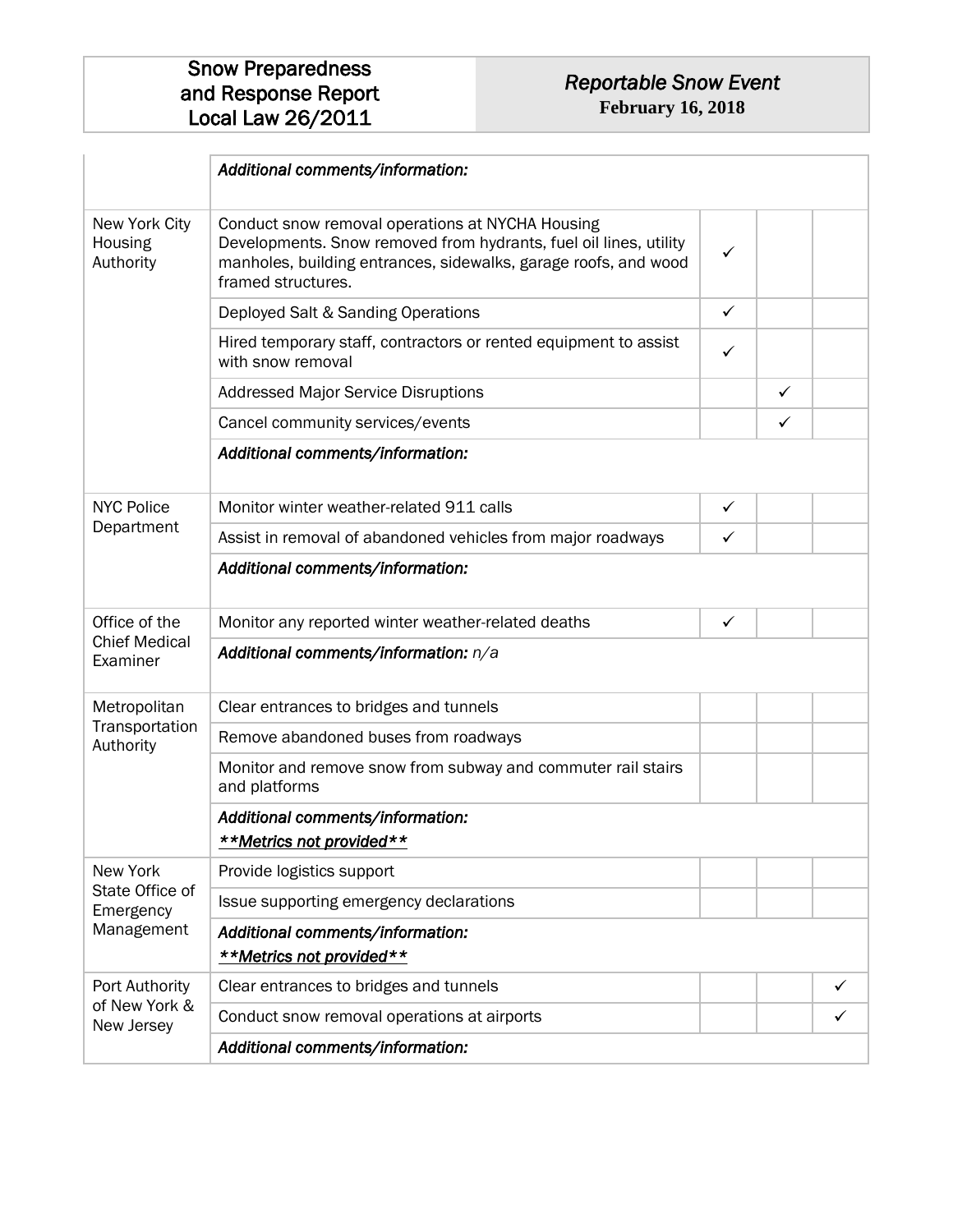# *Reportable Snow Event*

**February 16, 2018**

### 3. Recommendations for Improvement

Recommendations for improvement (e.g., revisions to relevant plans and protocols)

Agency and the commendation and the Recommendation

### 4. City-Owned Equipment Inventory

City-owned equipment used during this snow event

|   | <b>Equipment Type</b>                                                                                                                                     | <b>Number</b>                                             | <b>Deploying Agency</b>                                                              |
|---|-----------------------------------------------------------------------------------------------------------------------------------------------------------|-----------------------------------------------------------|--------------------------------------------------------------------------------------|
| ☑ | Dump trucks<br>(with Plow and Salt Spreader; not<br>included in plow or salt spreader<br>exclusive counts)                                                | $\overline{2}$<br>$\mathbf 1$                             | <b>DPR</b><br><b>NYCHA</b>                                                           |
| ☑ | Generators                                                                                                                                                | 8                                                         | <b>NYCHA</b>                                                                         |
| ☑ | <b>Light towers</b>                                                                                                                                       | $\overline{4}$                                            | <b>NYCHA</b>                                                                         |
| ☑ | <b>Plows</b><br>(Exclusively Plows: Includes dump<br>trucks, utility vehicles, beach wagons,<br>and pick-ups; not included in vehicle<br>specific counts) | 118<br>$\overline{2}$<br>917<br>$\overline{4}$<br>5<br>20 | <b>DPR</b><br><b>OCME</b><br><b>DSNY</b><br><b>DOE</b><br><b>DOT</b><br><b>NYCHA</b> |
| ☑ | Salt<br>(Pick-Ups with Salt; not included in pick<br>up count)                                                                                            | 106<br>200 x 40 lbs.<br>20,106 tons<br>80.7 tons          | <b>DPR</b><br><b>OCME</b><br><b>DSNY</b><br><b>NYCHA</b>                             |
| ☑ | Sand                                                                                                                                                      | 33.5 tons                                                 | <b>NYCHA</b>                                                                         |
| ☑ | Salt spreaders<br>(Exclusively Spreaders: Includes Pick-<br>Ups and Dump Trucks; not included in<br>vehicle specific counts)                              | 9<br>5<br>693<br>14                                       | <b>DPR</b><br><b>OCME</b><br><b>DSNY</b><br><b>NYCHA</b>                             |
| ☑ | <b>Walk-behind Salt Spreader</b>                                                                                                                          | 117                                                       | <b>NYCHA</b>                                                                         |
| ☑ | Tow trucks (wreckers)                                                                                                                                     | 52<br>3                                                   | <b>DSNY</b><br><b>DOT</b>                                                            |
| ☑ | <b>Front-end loaders</b>                                                                                                                                  | 18<br>$\overline{2}$<br>64                                | <b>DPR</b><br><b>OCME</b><br><b>DSNY</b>                                             |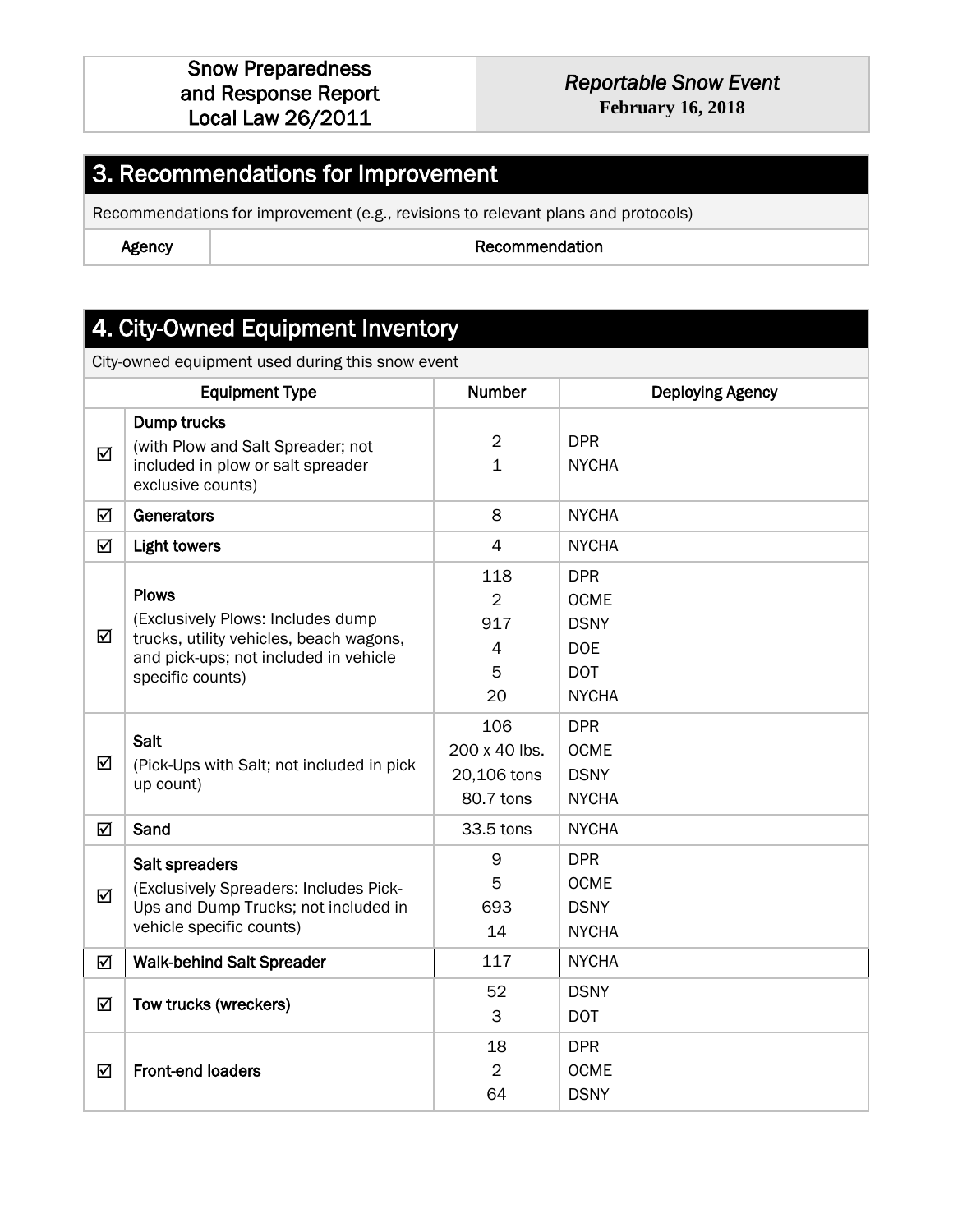#### *Reportable Snow Event*  **February 16, 2018**

### 4. City-Owned Equipment Inventory

City-owned equipment used during this snow event

|   | <b>Equipment Type</b>                                                                                                 | <b>Number</b>  | <b>Deploying Agency</b>     |  |  |  |
|---|-----------------------------------------------------------------------------------------------------------------------|----------------|-----------------------------|--|--|--|
|   |                                                                                                                       | $\overline{2}$ | <b>NYCHA</b>                |  |  |  |
| ☑ | <b>Pick-up Trucks</b><br>(with Plows and Salt Spreader; not<br>included in plow or salt spreader<br>exclusive counts) | 18             | <b>DPR</b>                  |  |  |  |
| ☑ | <b>Snow Blowers</b>                                                                                                   | 5              | <b>OCME</b>                 |  |  |  |
| ☑ | <b>Ride-On Snow Blowers</b>                                                                                           | 8              | <b>NYCHA</b>                |  |  |  |
| ☑ | JD Tractor w/ Plow                                                                                                    | 2<br>16        | <b>OCME</b><br><b>NYCHA</b> |  |  |  |
| ☑ | <b>Shovels</b>                                                                                                        | 16             | <b>OCME</b>                 |  |  |  |
| ☑ | <b>Small Equipment</b>                                                                                                | 244            | <b>DOT</b>                  |  |  |  |
| ☑ | <b>Bobcat/Skid Steer</b>                                                                                              | 23             | <b>NYCHA</b>                |  |  |  |
| ☑ | Gators                                                                                                                | 7              | <b>NYCHA</b>                |  |  |  |

### 5. Hired Equipment Inventory

Hired equipment used during this snow event. If available, attach APT reports.

| <b>Equipment Type</b> |                     | <b>Number</b> | Deploying<br>Agency | Deployment Strategy (i.e. contracts,<br>agreements, etc.) |
|-----------------------|---------------------|---------------|---------------------|-----------------------------------------------------------|
| ☑                     | <b>Plows</b>        | 2             | <b>OCME</b>         | <b>Requirements Contact</b>                               |
| ☑                     | <b>Plows</b>        | 4             | <b>DOE</b>          | Contract                                                  |
| $\blacktriangledown$  | Salt                | 50 x 40       | <b>OCME</b>         | <b>Requirements Contact</b>                               |
| ☑                     | Salt spreaders      | 6             | <b>OCME</b>         | <b>Requirements Contact</b>                               |
| ☑                     | <b>Snow Blowers</b> | 4             | <b>OCME</b>         | <b>Requirements Contact</b>                               |
| ☑                     | <b>Tow Trucks</b>   | 18            | <b>DSNY</b>         | <b>Requirements Contact</b>                               |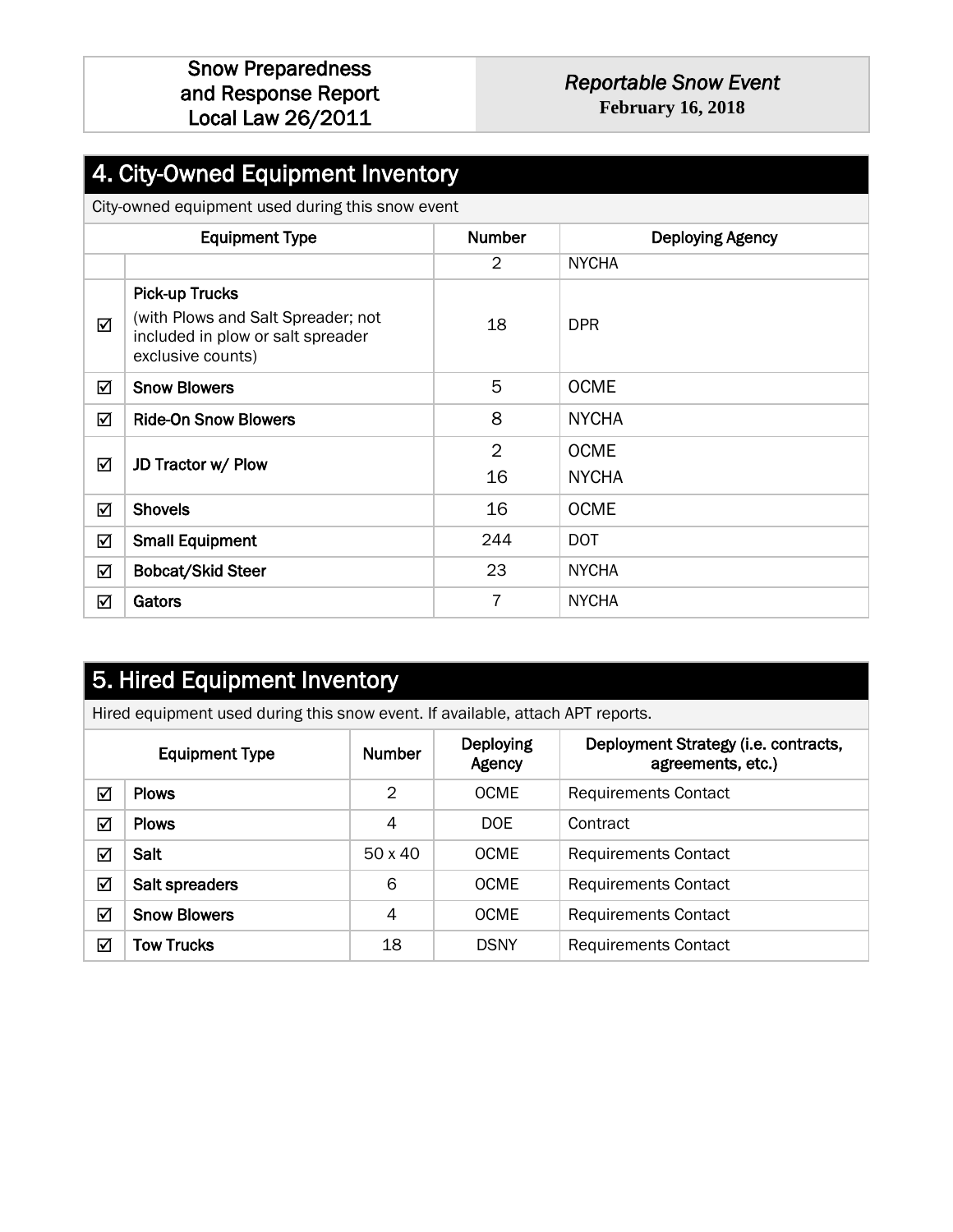#### *Reportable Snow Event*  **February 16, 2018**

# 6. Personnel Inventory

Non-City personnel deployed during this snow event

| <b>Description</b>         | Number | <b>Deploying</b><br>Agency | Deployment strategy (i.e. contracts,<br>agreements, etc.) |
|----------------------------|--------|----------------------------|-----------------------------------------------------------|
| Laborer- Ground Person     | 6      | <b>OCME</b>                | <b>Requirements Contact</b>                               |
| <b>Tow Truck Operators</b> | 18     | <b>DSNY</b>                | <b>Requirements Contacts</b>                              |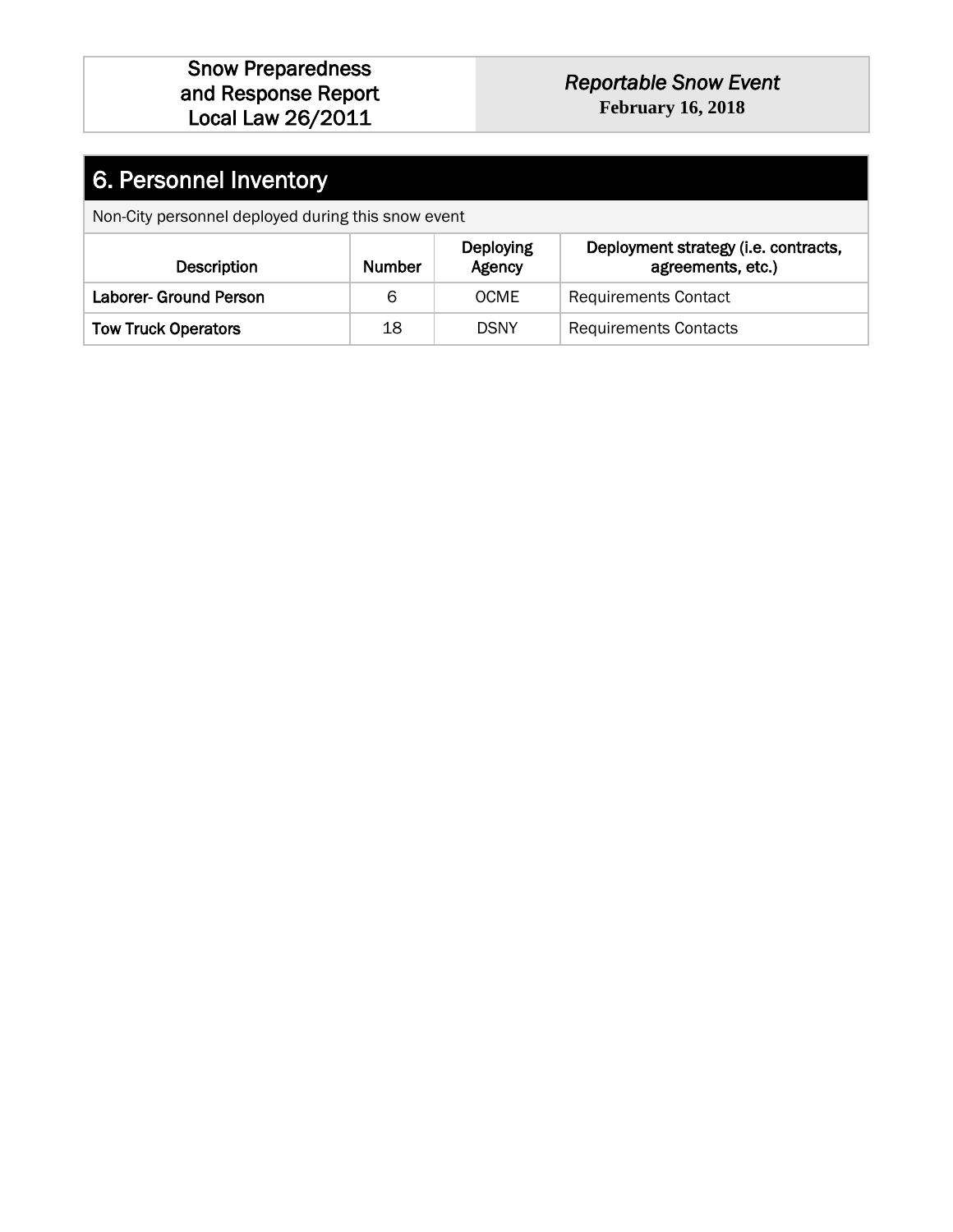#### *Reportable Snow Event*  **March 21, 2018**

| 1. Event Description                                              |                                                                                                                                                                                                                                                                                |                                                                                      |                                                                                                                                                                                                                              |                        |
|-------------------------------------------------------------------|--------------------------------------------------------------------------------------------------------------------------------------------------------------------------------------------------------------------------------------------------------------------------------|--------------------------------------------------------------------------------------|------------------------------------------------------------------------------------------------------------------------------------------------------------------------------------------------------------------------------|------------------------|
| <b>Snowfall (Source: National Weather Service)</b>                |                                                                                                                                                                                                                                                                                |                                                                                      |                                                                                                                                                                                                                              |                        |
| Date                                                              |                                                                                                                                                                                                                                                                                | March 22, 2018                                                                       |                                                                                                                                                                                                                              |                        |
|                                                                   | <b>Highest Recorded</b>                                                                                                                                                                                                                                                        | <b>Central Park</b>                                                                  | LaGuardia Airport                                                                                                                                                                                                            | <b>Kennedy Airport</b> |
| <b>Measured Snowfall</b><br>(in inches)                           | 8.5 inches<br>(Manhattan)                                                                                                                                                                                                                                                      | 6.7 inches                                                                           | 5.7 inches                                                                                                                                                                                                                   | 4.5 inches             |
| Advisories, Warnings, or Declarations Issued by the City or State |                                                                                                                                                                                                                                                                                |                                                                                      |                                                                                                                                                                                                                              |                        |
| <b>Issued</b>                                                     |                                                                                                                                                                                                                                                                                | <b>Actions Taken</b>                                                                 |                                                                                                                                                                                                                              |                        |
| <b>Weather Emergency</b><br>Declaration                           | ✓<br>$\checkmark$ Requirement of chain or snow tire use when driving on Snow Emergency<br><b>Streets</b><br>$\checkmark$<br>$\checkmark$<br>✓<br>driving<br>$\checkmark$ Closure or delayed opening of NYC public schools<br><b>New York State Declaration</b><br>$\checkmark$ | Suspension of alternate side parking<br>Towing of vehicles on Snow Emergency Streets | Prohibition of standing or parking a vehicle on Snow Emergency Streets<br>Advisories to the public about winter weather-related hazards, to stay off<br>roads, use public transportation, and take certain precautions while |                        |
| Mayoral Executive Order<br>Declaring an Emergency                 | Not Issued                                                                                                                                                                                                                                                                     |                                                                                      |                                                                                                                                                                                                                              |                        |
| <b>Hazardous Travel Advisory</b>                                  | $\checkmark$<br>driving                                                                                                                                                                                                                                                        |                                                                                      | Advisories to the public about winter weather-related hazards, to stay off<br>roads, use public transportation, and take certain precautions while                                                                           |                        |
| <b>Citywide Snow Emergency</b><br>Declaration                     | Not Issued                                                                                                                                                                                                                                                                     |                                                                                      |                                                                                                                                                                                                                              |                        |

# 2. Agency Responsibilities and Performance Indicators

| Agency                      | <b>Responsibilities</b>                                                               |              | Performed |     |  |  |
|-----------------------------|---------------------------------------------------------------------------------------|--------------|-----------|-----|--|--|
|                             |                                                                                       | Yes          | <b>No</b> | N/A |  |  |
| Department of               | Clean catch basins primary roadways and poor drainage areas                           | $\checkmark$ |           |     |  |  |
| Environmental<br>Protection | Provide equipment and personnel to support snow removal                               | $\checkmark$ |           |     |  |  |
|                             | Conduct thawing of hydrants identified by FDNY and removal of<br>snow around hydrants | √            |           |     |  |  |
|                             | Ensured pre-determined snow melting locations were prepared<br>for operation          | ✓            |           |     |  |  |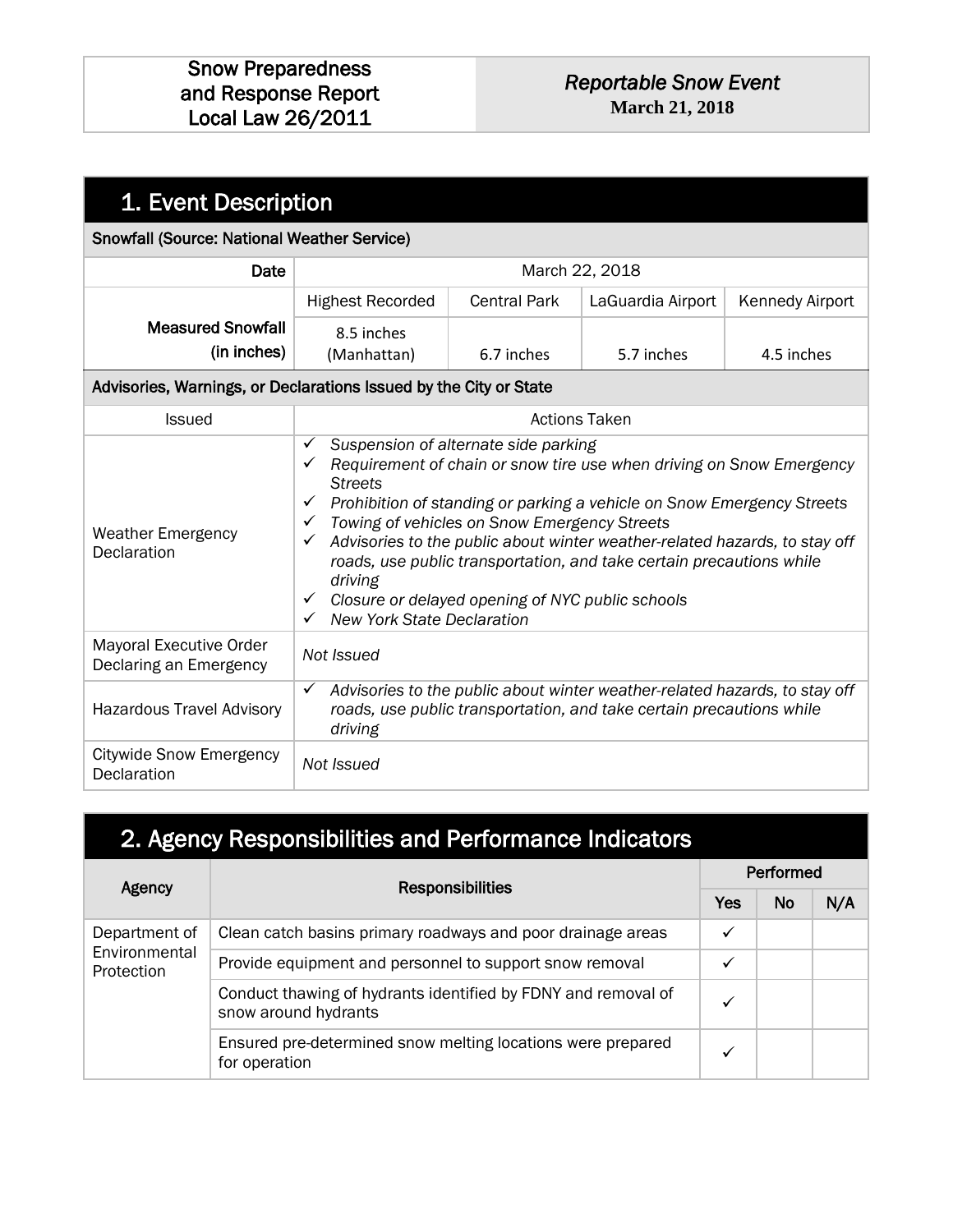#### *Reportable Snow Event*  **March 21, 2018**

|                         | Additional comments/information: Catch basins in the City of New York are inspected<br>once a year and are part of a programmatic cleaning cycle. Depending on forecasted<br>weather and snowmelt rate, NYCEM/DEP may activate its Flash Flood Emergency Plan.<br>which will trigger pre-inspection of catch basins in chronic flooding locations. No<br>requests to assist with plowing resources for this storm. |              |              |  |
|-------------------------|--------------------------------------------------------------------------------------------------------------------------------------------------------------------------------------------------------------------------------------------------------------------------------------------------------------------------------------------------------------------------------------------------------------------|--------------|--------------|--|
| Department of           | Delay school opening                                                                                                                                                                                                                                                                                                                                                                                               |              | $\checkmark$ |  |
| Education               | Close schools                                                                                                                                                                                                                                                                                                                                                                                                      | $\checkmark$ |              |  |
|                         | Conduct snow removal operations at school facilities                                                                                                                                                                                                                                                                                                                                                               | ✓            |              |  |
|                         | Additional comments/information: Schools closed March 21 and reopened March 22,<br>2018                                                                                                                                                                                                                                                                                                                            |              |              |  |
| Department of           | Suspend alternate side parking                                                                                                                                                                                                                                                                                                                                                                                     | $\checkmark$ |              |  |
| Transportation          | Mechanical sweeping on highways                                                                                                                                                                                                                                                                                                                                                                                    | ✓            |              |  |
|                         | Clear East River bridge crossings                                                                                                                                                                                                                                                                                                                                                                                  | ✓            |              |  |
|                         | Monitor condition of highways/bridges at Traffic Management<br>Center                                                                                                                                                                                                                                                                                                                                              | ✓            |              |  |
|                         | Provide equipment and personnel for snow removal                                                                                                                                                                                                                                                                                                                                                                   | $\checkmark$ |              |  |
|                         | Additional comments/information:                                                                                                                                                                                                                                                                                                                                                                                   |              |              |  |
| Department of           | Conduct snow removal at City parks                                                                                                                                                                                                                                                                                                                                                                                 | $\checkmark$ |              |  |
| Parks and<br>Recreation | Provide equipment and personnel for snow removal                                                                                                                                                                                                                                                                                                                                                                   | $\checkmark$ |              |  |
|                         | Cancel or reschedule outdoor special events                                                                                                                                                                                                                                                                                                                                                                        |              | $\checkmark$ |  |
|                         | Additional comments/information:<br>No reported closures of recreation centers, Tow Truck Task Force not activated.<br>Approximately 44 vehicles assigned to DSNY. Downed Trees Task Force activated.                                                                                                                                                                                                              |              |              |  |
| Department of           | Conduct roadway snow plowing and spreading operations                                                                                                                                                                                                                                                                                                                                                              | $\checkmark$ |              |  |
| Sanitation              | Implement alternate schedule for trash pickup                                                                                                                                                                                                                                                                                                                                                                      | $\checkmark$ |              |  |
|                         | Additional comments/information:                                                                                                                                                                                                                                                                                                                                                                                   |              |              |  |
| <b>NYC</b>              | Provide interagency coordination                                                                                                                                                                                                                                                                                                                                                                                   | ✓            |              |  |
| Emergency<br>Management | Activate and operate NYC Emergency Operations Center                                                                                                                                                                                                                                                                                                                                                               | $\checkmark$ |              |  |
|                         | Provide public messaging through NotifyNYC, OEM's website, and<br>the NYC Severe Weather website                                                                                                                                                                                                                                                                                                                   | $\checkmark$ |              |  |
|                         | Provide logistics support (e.g. assist in mutual aid and resource<br>request processes)                                                                                                                                                                                                                                                                                                                            |              | $\checkmark$ |  |
|                         | Additional comments/information:                                                                                                                                                                                                                                                                                                                                                                                   |              |              |  |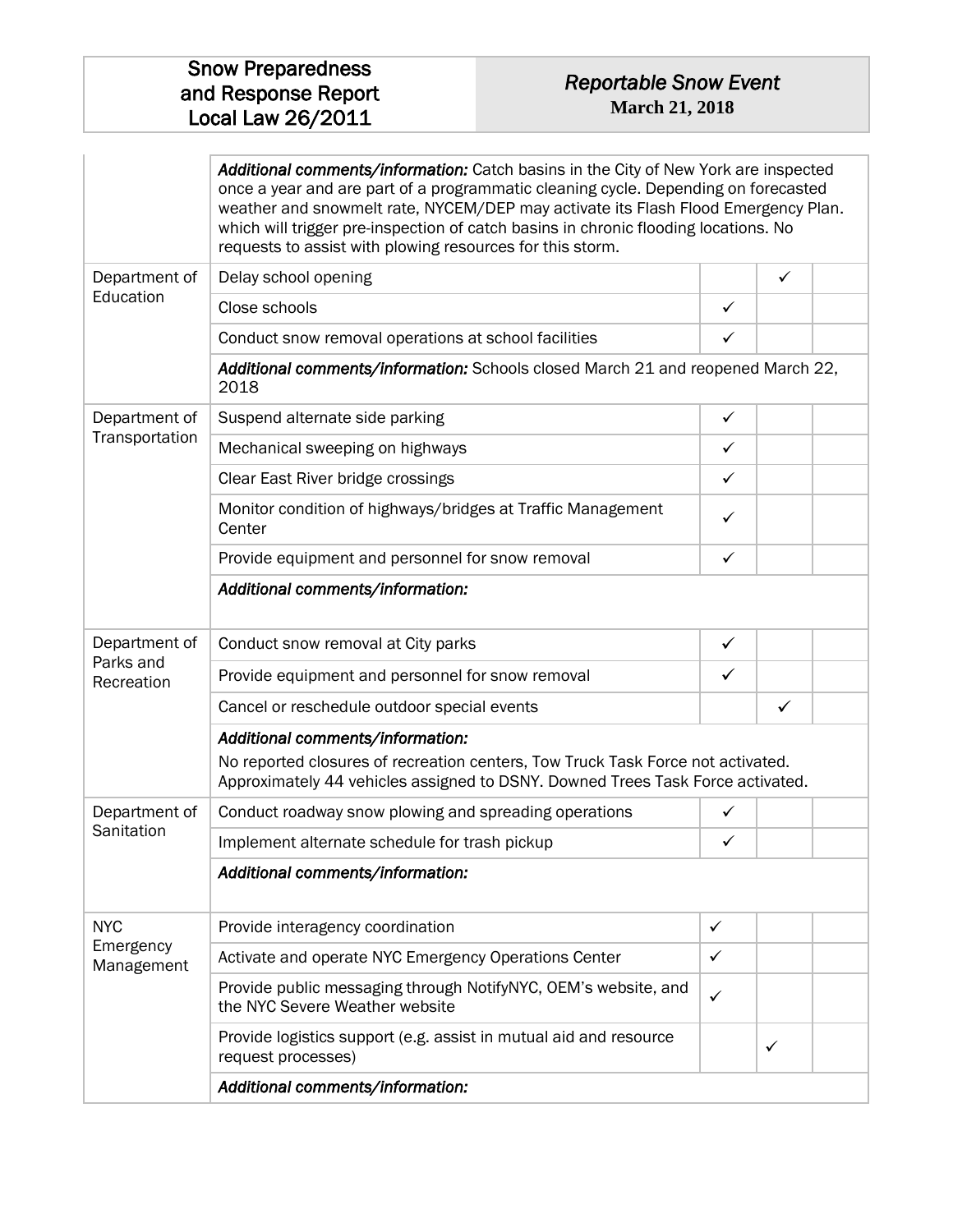#### *Reportable Snow Event*  **March 21, 2018**

|                                          | Conduct hydrant thawing and/or shoveling operations                                                                                                                                                            | $\checkmark$ |   |   |
|------------------------------------------|----------------------------------------------------------------------------------------------------------------------------------------------------------------------------------------------------------------|--------------|---|---|
| <b>NYC Fire</b><br>Department            | Monitor EMS runs and services                                                                                                                                                                                  | ✓            |   |   |
|                                          | Additional comments/information:                                                                                                                                                                               |              |   |   |
| New York City<br>Housing<br>Authority    | Conduct snow removal operations at NYCHA Housing<br>Developments. Snow removed from hydrants, fuel oil lines, utility<br>manholes, building entrances, sidewalks, garage roofs, and wood<br>framed structures. | ✓            |   |   |
|                                          | Deployed Salt & Sanding Operations                                                                                                                                                                             | $\checkmark$ |   |   |
|                                          | Hired temporary staff, contractors or rented equipment to assist<br>with snow removal                                                                                                                          | $\checkmark$ |   |   |
|                                          | <b>Addressed Major Service Disruptions</b>                                                                                                                                                                     | $\checkmark$ |   |   |
|                                          | Cancel community services/events                                                                                                                                                                               |              | ✓ |   |
|                                          | Additional comments/information:                                                                                                                                                                               |              |   |   |
|                                          | Monitor winter weather-related 911 calls                                                                                                                                                                       | $\checkmark$ |   |   |
| <b>NYC Police</b>                        | Assist in removal of abandoned vehicles from major roadways                                                                                                                                                    | $\checkmark$ |   |   |
| Department                               | Additional comments/information:                                                                                                                                                                               |              |   |   |
| Office of the                            | Monitor any reported winter weather-related deaths                                                                                                                                                             | ✓            |   |   |
| <b>Chief Medical</b><br>Examiner         | Additional comments/information: n/a                                                                                                                                                                           |              |   |   |
| Metropolitan                             | Clear entrances to bridges and tunnels                                                                                                                                                                         |              |   |   |
| Transportation<br>Authority              | Remove abandoned buses from roadways                                                                                                                                                                           |              |   |   |
|                                          | Monitor and remove snow from subway and commuter rail stairs<br>and platforms                                                                                                                                  |              |   |   |
|                                          | Additional comments/information:<br>**Metrics not provided**                                                                                                                                                   |              |   |   |
| New York<br>State Office of<br>Emergency | Provide logistics support                                                                                                                                                                                      |              |   |   |
|                                          | Issue supporting emergency declarations                                                                                                                                                                        |              |   |   |
| Management                               | Additional comments/information:<br>**Metrics not provided**                                                                                                                                                   |              |   |   |
|                                          | Clear entrances to bridges and tunnels                                                                                                                                                                         |              |   | ✓ |
|                                          | Conduct snow removal operations at airports                                                                                                                                                                    |              |   |   |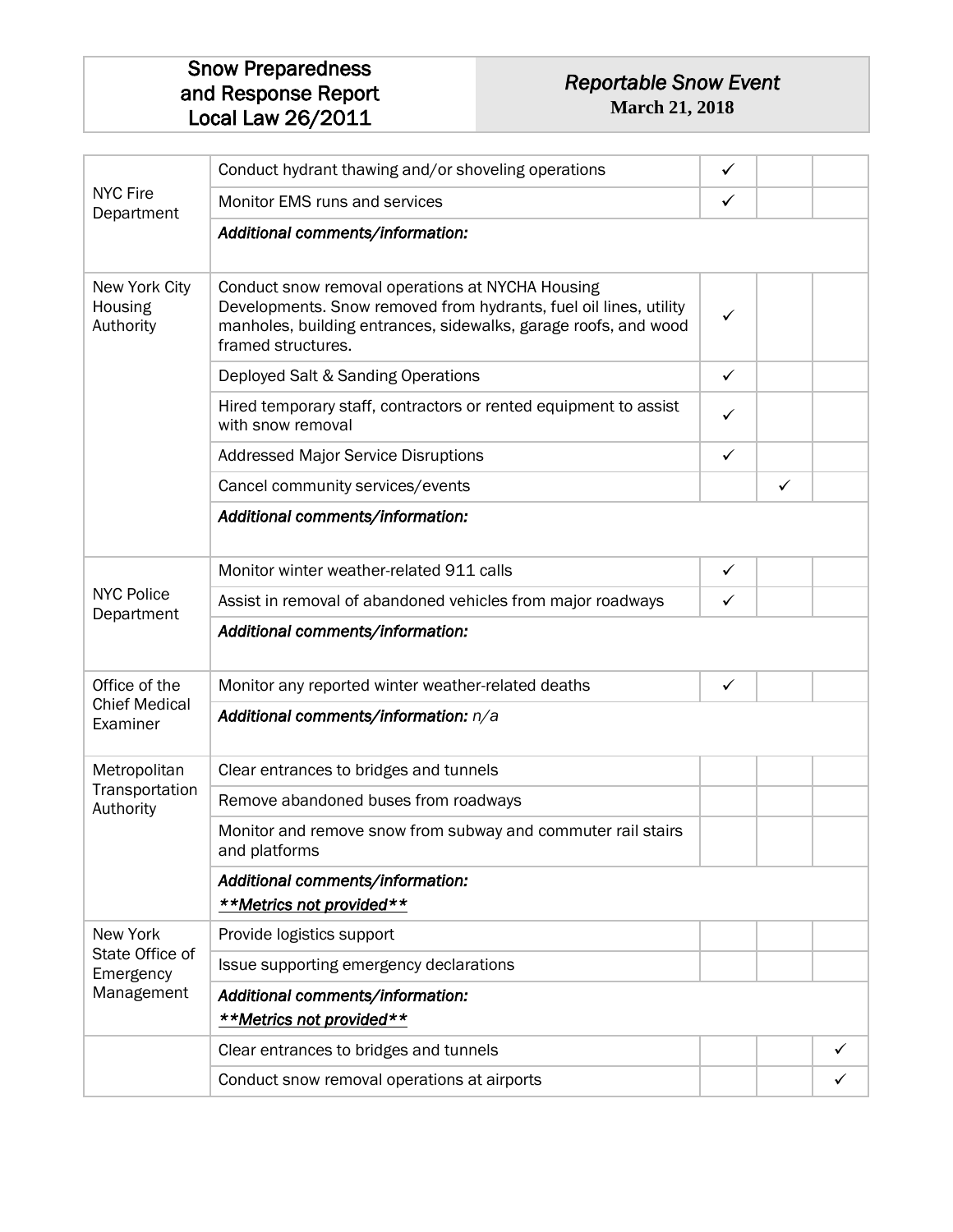#### *Reportable Snow Event*  **March 21, 2018**

| Port Authority<br>Additional comments/information: NA<br>of New York &<br>New Jersey |
|--------------------------------------------------------------------------------------|
|--------------------------------------------------------------------------------------|

### 3. Recommendations for Improvement

Recommendations for improvement (e.g., revisions to relevant plans and protocols)

| Agency | Recommendation |
|--------|----------------|
|        |                |
|        |                |

### 4. City-Owned Equipment Inventory

City-owned equipment used during this snow event

| <b>Equipment Type</b> |                                                                                                                                                            | <b>Number</b>                                   | <b>Deploying Agency</b>                                                              |
|-----------------------|------------------------------------------------------------------------------------------------------------------------------------------------------------|-------------------------------------------------|--------------------------------------------------------------------------------------|
| ☑                     | Dump trucks<br>(with Plow and Salt Spreader; not<br>included in plow or salt spreader<br>exclusive counts)                                                 | 5<br>18                                         | <b>DPR</b><br><b>NYCHA</b>                                                           |
| ☑                     | Generators                                                                                                                                                 | 20                                              | <b>NYCHA</b>                                                                         |
| ☑                     | <b>Light towers</b>                                                                                                                                        | $\overline{2}$                                  | <b>NYCHA</b>                                                                         |
| ☑                     | <b>Plows</b><br>(Exclusively Plows: Includes dump)<br>trucks, utility vehicles, beach wagons,<br>and pick-ups; not included in vehicle<br>specific counts) | 116<br>$\overline{2}$<br>1,461<br>4<br>94<br>98 | <b>DPR</b><br><b>OCME</b><br><b>DSNY</b><br><b>DOE</b><br><b>DOT</b><br><b>NYCHA</b> |
| ☑                     | <b>Salt</b><br>(Pick-Ups with Salt; not included in pick)<br>up count)                                                                                     | 149<br>200 x 40 lbs<br>54,271 tons<br>321 Tons  | <b>DPR</b><br><b>OCME</b><br><b>DSNY</b><br><b>NYCHA</b>                             |
| ☑                     | Sand                                                                                                                                                       | 160 Tons                                        | <b>NYCHA</b>                                                                         |
| ☑                     | <b>Salt Spreaders</b>                                                                                                                                      | 19                                              | <b>DPR</b>                                                                           |
| ☑                     | <b>Walk-Behind Salt Spreaders</b>                                                                                                                          | 554                                             | <b>NYCHA</b>                                                                         |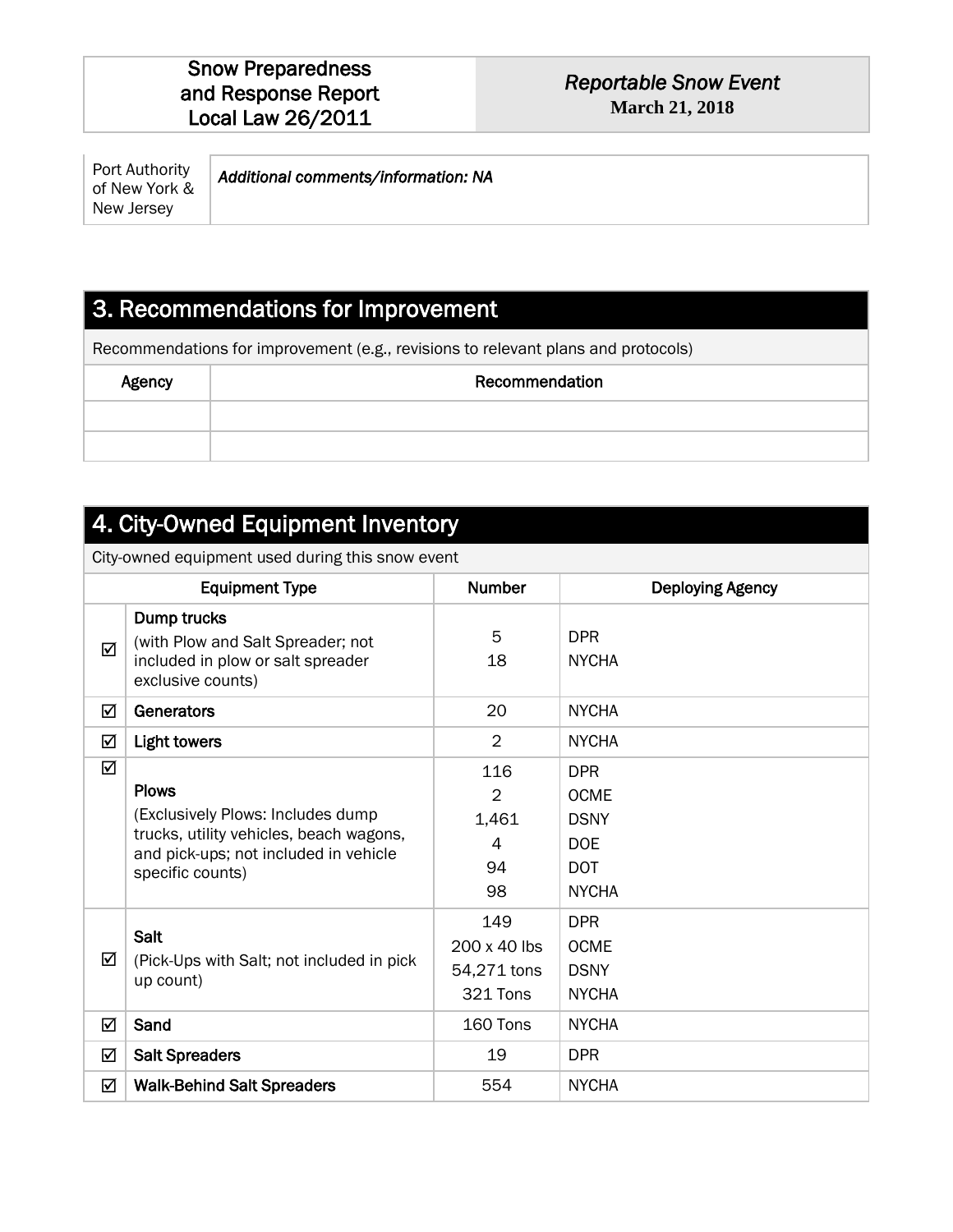#### *Reportable Snow Event*  **March 21, 2018**

### 4. City-Owned Equipment Inventory

City-owned equipment used during this snow event

|   | <b>Equipment Type</b>                                                                                                 | Number                                | <b>Deploying Agency</b>                                                |
|---|-----------------------------------------------------------------------------------------------------------------------|---------------------------------------|------------------------------------------------------------------------|
| ☑ | Truck/Vehicle-Mounted Salt Spreaders                                                                                  | 64                                    | <b>NYCHA</b>                                                           |
| ☑ | Tow trucks (wreckers)                                                                                                 | 46<br>$\overline{4}$                  | <b>DSNY</b><br><b>DOT</b>                                              |
| ☑ | <b>Front-end loaders</b>                                                                                              | 25<br>$\overline{2}$<br>84<br>8<br>29 | <b>DPR</b><br><b>OCME</b><br><b>DSNY</b><br><b>DOT</b><br><b>NYCHA</b> |
| ☑ | <b>Back End Loaders</b>                                                                                               | $\overline{2}$                        | <b>NYCHA</b>                                                           |
| ☑ | <b>Pick-up Trucks</b><br>(with Plows and Salt Spreader; not<br>included in plow or salt spreader<br>exclusive counts) | 24                                    | <b>DPR</b>                                                             |
| ☑ | <b>Snow Blowers</b>                                                                                                   | 5<br>330                              | <b>OCME</b><br><b>NYCHA</b>                                            |
| ☑ | <b>Ride On Snow Blowers</b>                                                                                           | 3                                     | <b>NYCHA</b>                                                           |
| ☑ | JD Tractor w/ Plow                                                                                                    | $\overline{2}$<br>117                 | <b>OCME</b><br><b>NYCHA</b>                                            |
| ☑ | <b>Shovels</b>                                                                                                        | 16                                    | <b>OCME</b>                                                            |
| ☑ | <b>Application Trucks</b>                                                                                             | 5                                     | <b>DOT</b>                                                             |
| ☑ | <b>Small Equipment</b>                                                                                                | 210                                   | <b>DOT</b>                                                             |
| ☑ | <b>Bobcat / Skid Steer</b>                                                                                            | 110                                   | <b>NYCHA</b>                                                           |
| ☑ | Gators                                                                                                                | 52                                    | <b>NYCHA</b>                                                           |

### 5. Hired Equipment Inventory

Hired equipment used during this snow event. If available, attach APT reports.

| <b>Equipment Type</b> |              | <b>Number</b> | Deploying<br>Agency | Deployment Strategy (i.e. contracts,<br>agreements, etc.) |
|-----------------------|--------------|---------------|---------------------|-----------------------------------------------------------|
| ⊽                     | <b>Plows</b> | ∼             | <b>OCME</b>         | <b>Requirements Contact</b>                               |
| ⊽                     | Salt         | 50 x 40       | <b>OCME</b>         | <b>Requirements Contact</b>                               |